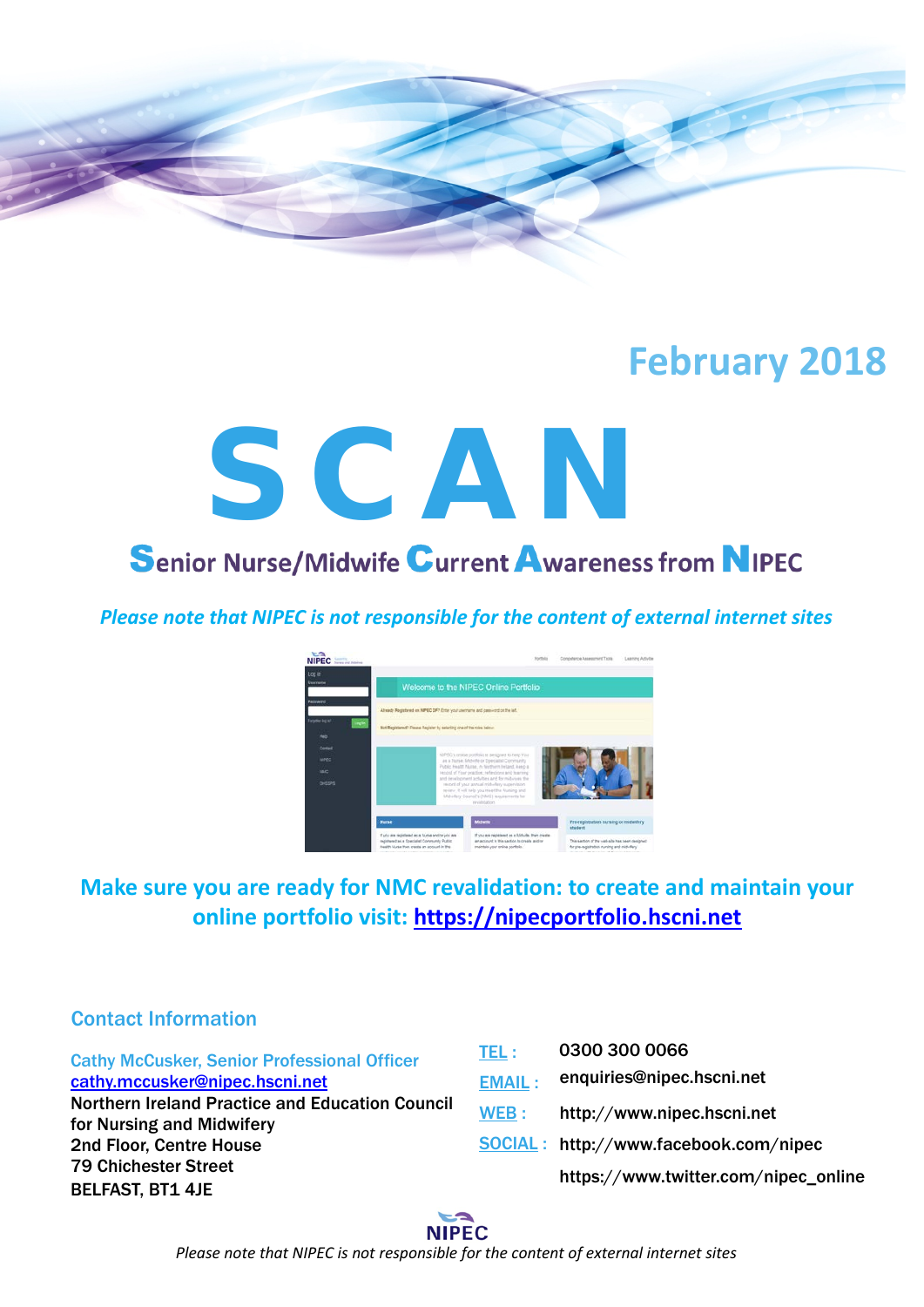## **CONTENTS**

### (Click on the title to go to the section)

<span id="page-1-0"></span>

| 6 |
|---|
|   |
|   |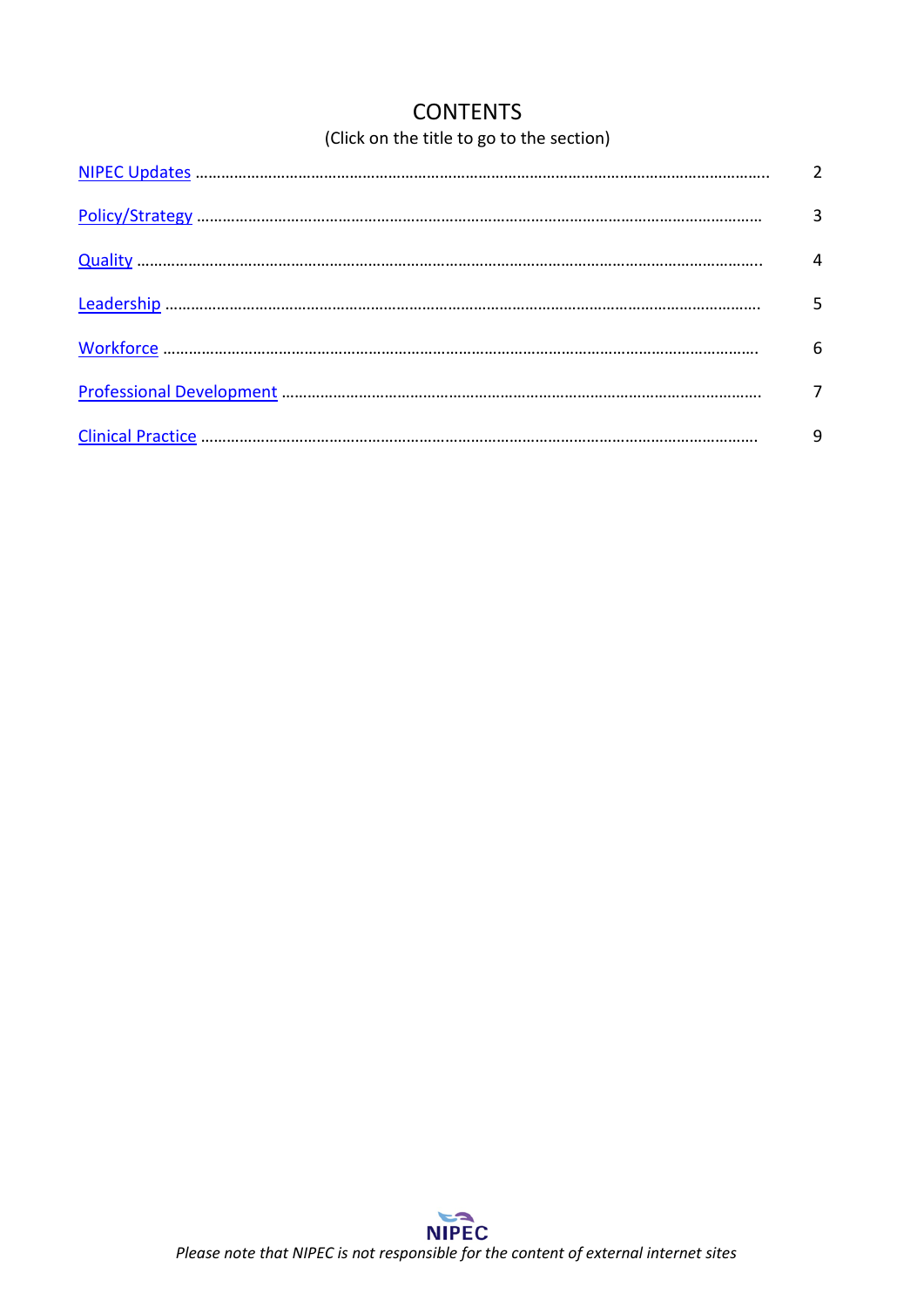

#### **NIPEC CONFERENCE 2018**

NIPEC's conference, Enabling Professionalism, is planned for Wednesday 21 February 2018 in Craigavon Conference & Civic Centre. For more information about the conference go to <http://www.nipec.hscni.net/events/nipec-ann-conf-2018/>

#### **Nursing and Midwifery Career Pathway website**

Visit Northern Ireland's career pathway website for nurses and midwives to see some of our recent updates:

- Rita Devlin, Head of Professional Development, RCN
- Caroline Lee, Head of CEC
- Paul Magowan, Staff Nurse, Royal Belfast Hospital for Sick Children
- Craig Moore, Clinical Development Co-ordinator, British Heart Foundation
- Angela Patterson, Lead Clinical Nurse Specialist in Bladder and Bowel Dysfunction, South Eastern **Trust**

Would you like to promote your area of practice or setting within which you work; for more information contact [cathy.mccusker@nipec.hscni.net](mailto:cathy.mccusker@nipec.hscni.net)

<http://www.nursingandmidwiferycareersni.hscni.net/>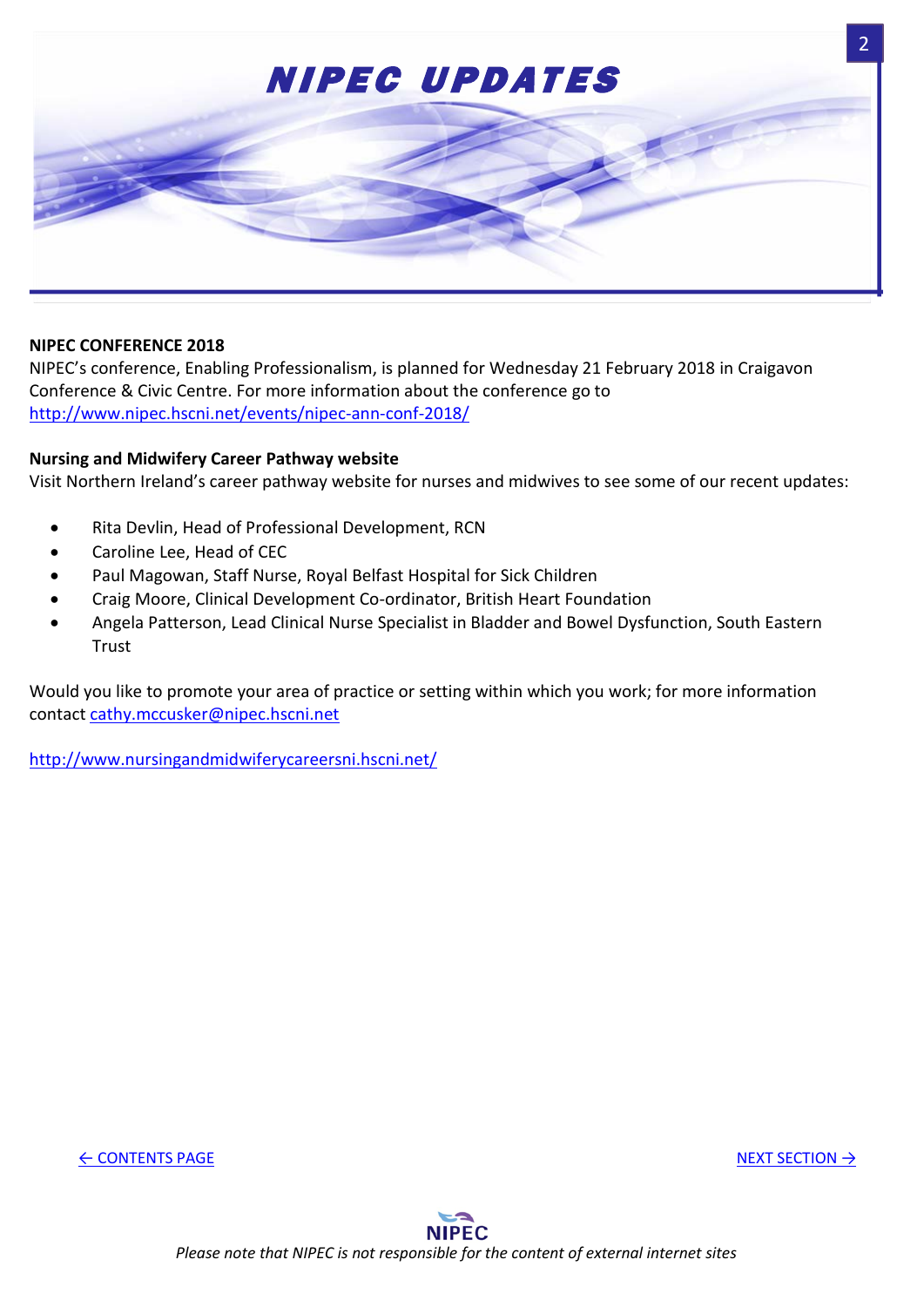<span id="page-3-0"></span>

#### *UPDATES, KEY PUBLICATIONS, EVENTS*

#### **Report: The Inquiry into Hyponatraemia-related Deaths**

The report on the inquiry into the hyponatraemia-related deaths found that four of the five deaths were avoidable. Its 96 recommendations are published in order to ensure that HSC professionals provide safe and accountable care for all those using their service. The report can be can be accessed at <http://www.ihrdni.org/inquiry-report.htm>

#### **Promoting organ donation and transplantation in Northern Ireland – Consultation**

The Department of Health in Northern Ireland is currently consulting on proposals to enhance and promote organ donation and transplantation. The consultation seeks views on ways to increase the number of successful organ and tissue donations, as well as setting out a series of draft commitments on related coordinated engagement and education activities. The consultation proposals do not seek to change the law in Northern Ireland on consent. The closing date for the consultation is **Friday 5 March 2018** for more information visit [https://www.health-ni.gov.uk/consultations/promoting-organ-donation-and](https://www.health-ni.gov.uk/consultations/promoting-organ-donation-and-transplantation-northern-ireland)[transplantation-northern-ireland](https://www.health-ni.gov.uk/consultations/promoting-organ-donation-and-transplantation-northern-ireland)

#### **RCN Consultation - Every nurse is an e-nurse**

The RCN is launching a UK-wide consultation of nursing staff focussing on digital skills development. Nursing staff, including RCN members and non-members, are invited to take part in an online workshop from Thursday 25 January to **Wednesday 14 February 2018**. Nursing staff can also attend one of five face-to-face workshops, which are being held in each of the four UK countries throughout February. The RCN is delivering this consultation in partnership with Anne Cooper, Chief Nurse at NHS Digital and Clever Together, a company specialising in crowdsourcing who will collate all consultation responses. For further information visit:<https://www.rcn.org.uk/digital-ready>

#### **Nursing Now: advocating with and on behalf of nurses and nursing**

Nursing Now is a global campaign and will be launched on 27 February 2018. It is aimed at raising the profile and status of nursing worldwide. It seeks to empower nurses to take up their rightful place at the heart of efforts to tackle  $21<sup>st</sup>$  century health challenges.

For more information on the board and the mission of Nursing Now take a look at the new website<http://www.nursingnow.org/>

← [CONTENTS PAGE](#page-1-0) [NEXT SECTION](#page-4-0) →

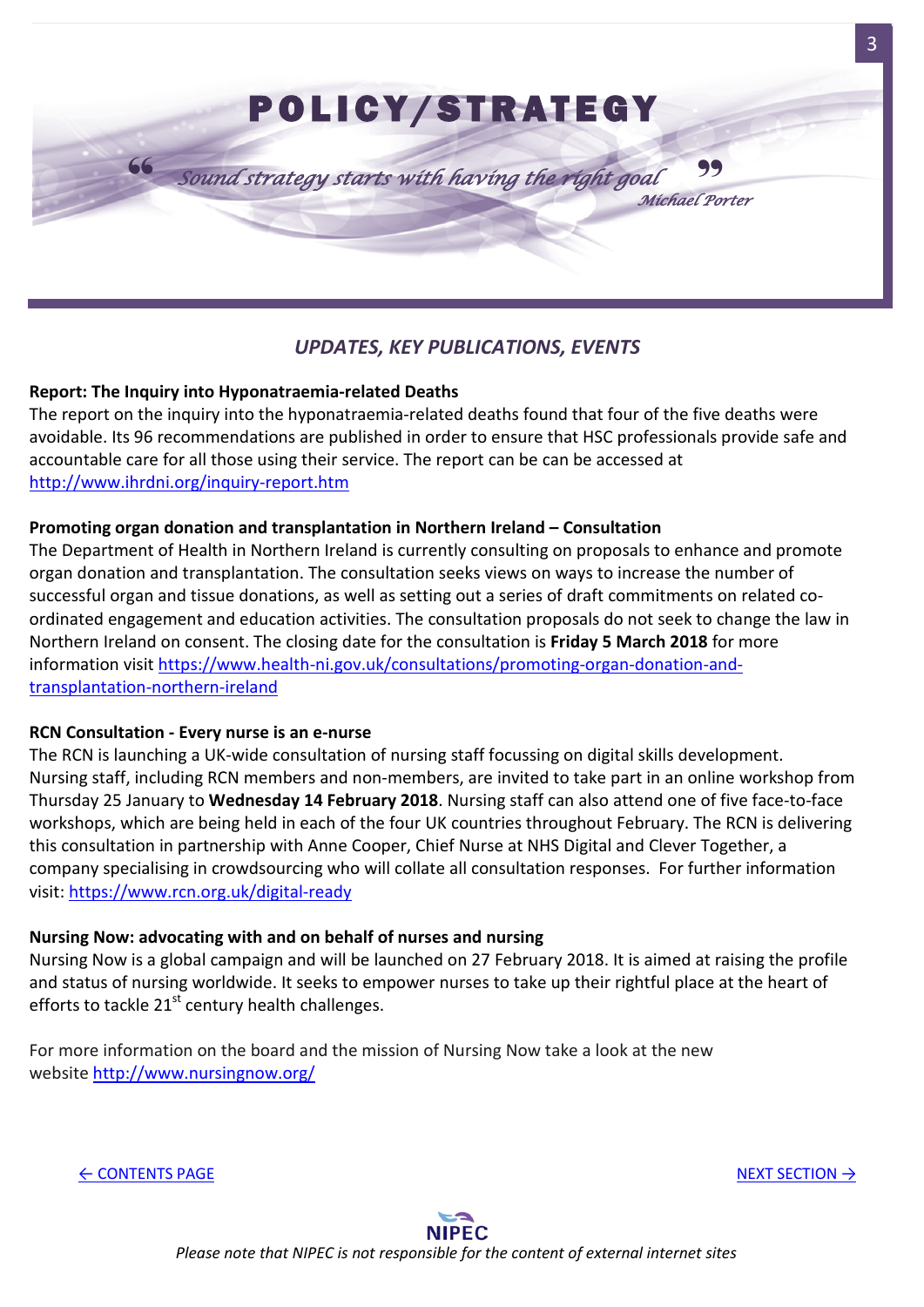

#### <span id="page-4-0"></span>*UPDATES, KEY PUBLICATIONS, EVENTS*

#### **Dementia Together NI (DTNI**

The final newsletter from Dementia Together NI (DTNI) showcasing their recent very successful celebration event and providing a update on the culmination of the project's work and outcomes over the last 3 years. <http://www.publichealth.hscni.net/publications/dementia-together-ni-newsletter>

#### **Quality Health Care: A Guide to Developing and Using Indicators**

NEW Practical Guidance for Developing the Tools and Methods for Quality Measurement. This is an excellent easy read guide, written by Bob Lloyd, Vice President, Institute for Healthcare Improvement (IHI).

European sales can be obtained through Class Learning in London:<http://www.classlearning.co.uk/books/quality-health-care-second-edition-6065>

#### *ARTICLES*

**We created a place in a million** Cole, E. *Nursing Standard*, January 2018, vol. 32, no. 22, p. 22-25

**Validation of the Dutch version of the Pregnancy Experience Scale** Van der Zwan, J. et al. *Midwifery,* December 2017, vol. 50, p. 16-20

**Implementation of Robert's Coping with Labor Algorithm© in a large tertiary care facility** Fairchild, E. *Midwifery,* December 2017, vol. 50, p. 208-218

**Does a policy of earlier induction affect labour outcomes in women induced for post maturity? A retrospective analysis in a tertiary hospital in the North of England** Proctor, A. & Marshall, P. *Midwifery,* December 2017, vol. 50, p. 246-252

**Why every nursing student needs to know about homelessness** Parker-Radford, D. *Nursing Standard*, February 2018, vol. 32, no. 23, p. 26-28

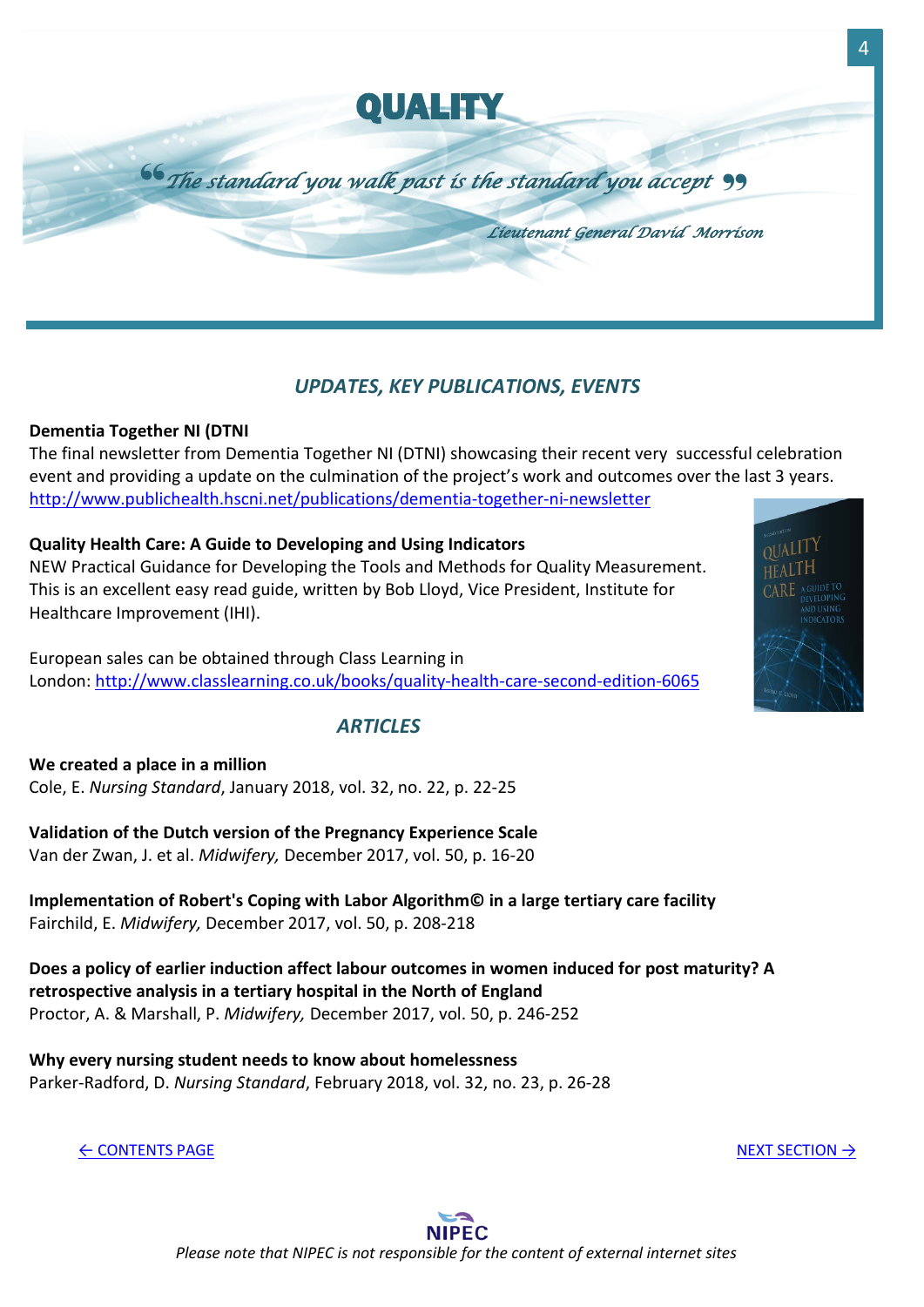## LEADERSHIP

<span id="page-5-0"></span>" *True leadership lies in guiding others to success, in ensuring that*  " *everyone is performing at their best, doing the work they are pledged to do and doing it well*

*Bill Owens* 

#### *ARTICLES*

**Developing the organisational culture in a healthcare setting** Nightingale, A. *Nursing Standard*, January 2018, vol. 32, no. 21, p. 53-63

**We need to talk about whether we will invest in universal healthcare** Oldham, C. *Nursing Standard*, January 2018, vol. 32, no. 22, p. 30

**A commitment to making things better** Price-Dowd, C. *British Journal of Nursing*, January 2018, vol. 27, no. 1, p. 62

← [CONTENTS PAGE](#page-1-0) [NEXT SECTION](#page-6-0) → NEXT SECTION → NEXT SECTION → NEXT SECTION → NEXT SECTION → NEXT SECTION → NEXT SECTION → NEXT SECTION → NEXT SECTION → NEXT SECTION → NEXT SECTION → NEXT SECTION → NEXT SECTION → NEXT SECTI

**NIPEC** *Please note that NIPEC is not responsible for the content of external internet sites*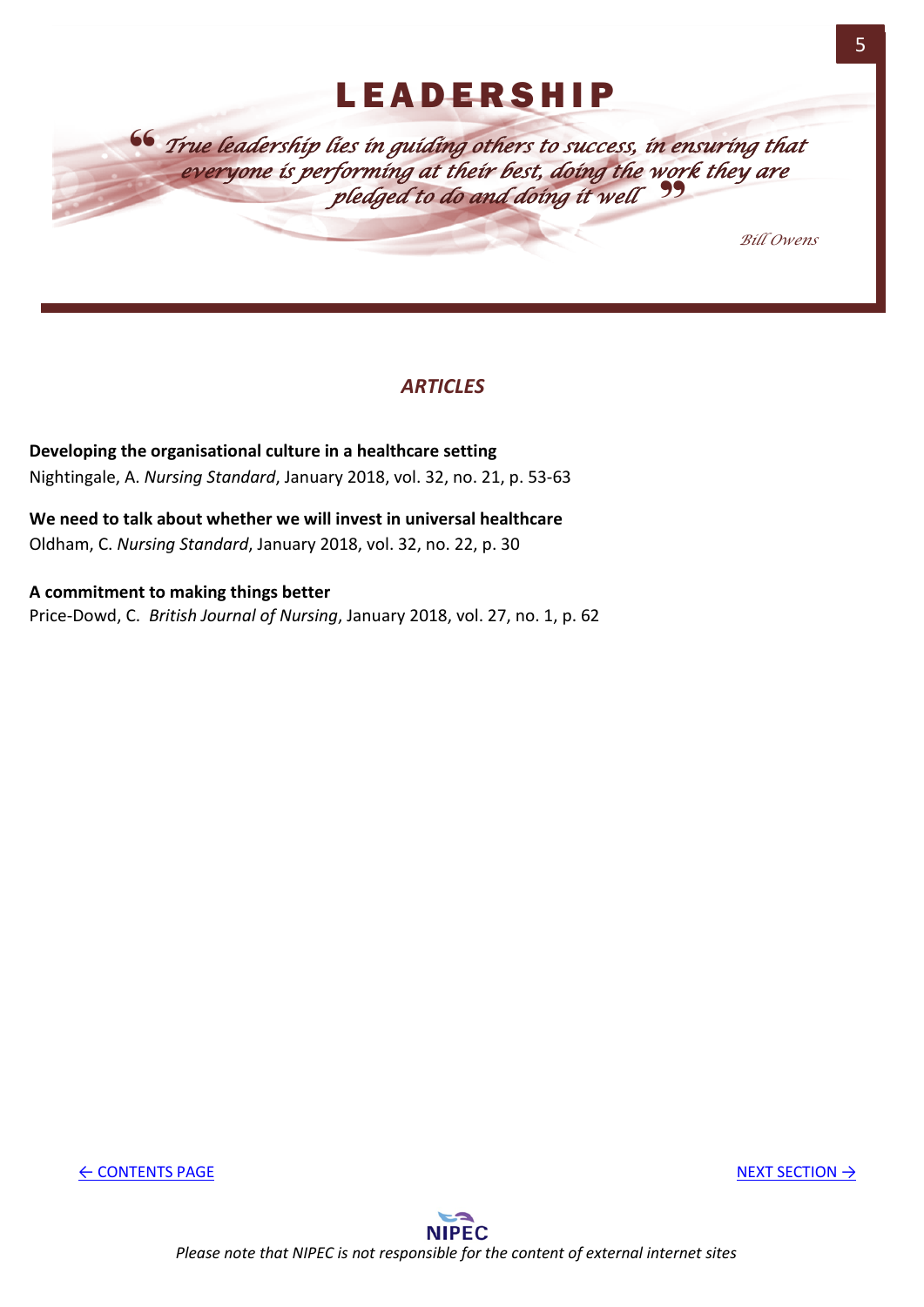## **WORKFORCE**

<span id="page-6-0"></span>

#### *ARTICLES*

**My journey back to frontline nursing** Richards, A. *Nursing Standard*, January 2018, vol. 32, no. 21, p. 18-20

**Celebrating the work we do** Deards, J. *Nursing Standard*, January 2018, vol. 32, no. 21, p. 22-24

**Call for action to shore up a declining workforce** McKew, M. *Nursing Standard*, January 2018, vol. 32, no. 22, p. 10

**A make believe world with real life results** Cole, E. *Nursing Standard*, February 2018, vol. 32, no. 23, p. 22-25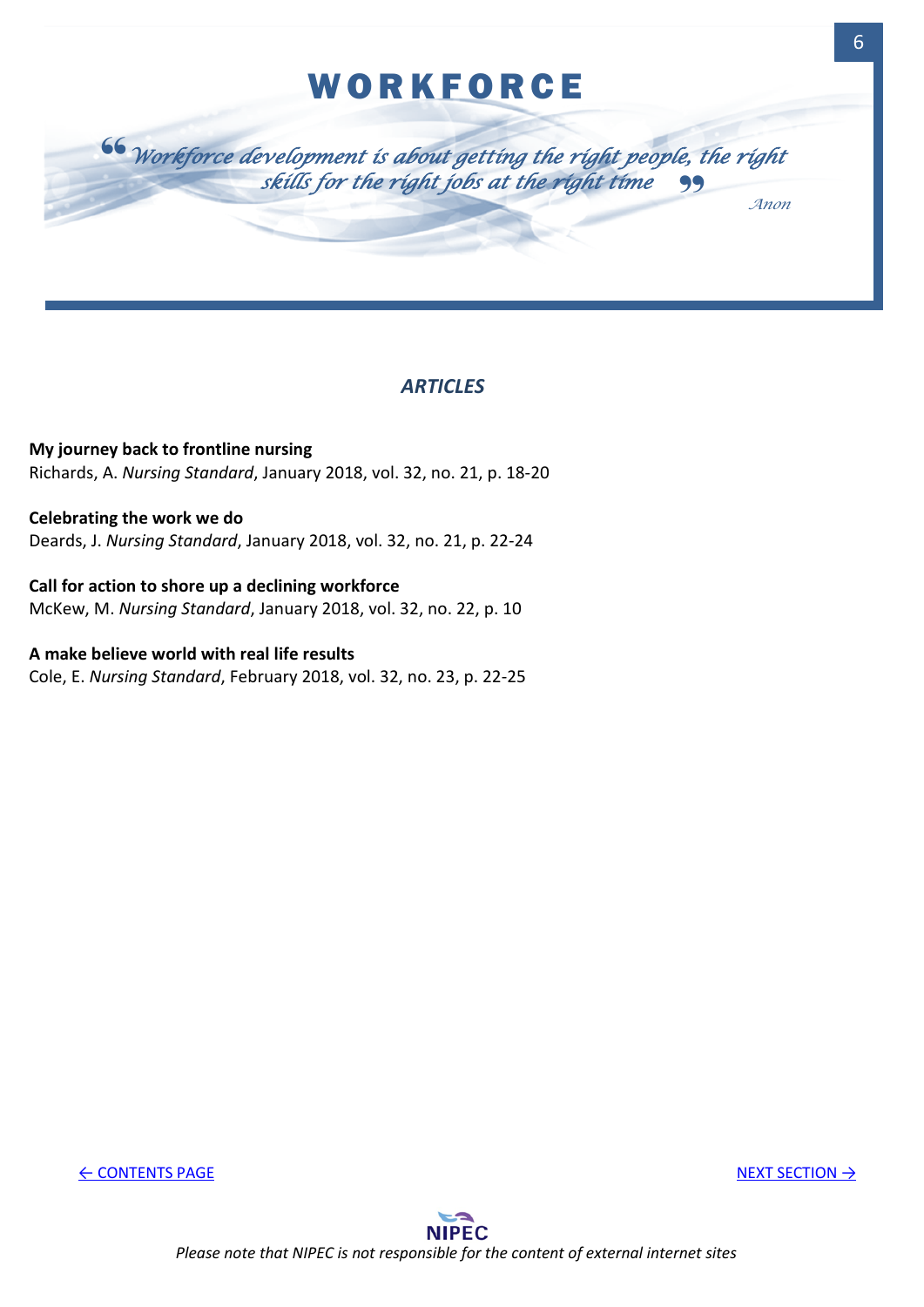# <span id="page-7-0"></span>PROFESSIONAL DEVELOPMENT

*All that is valuable in human society depends upon the opportunity for development accorded the individual* " 66<br>=

*Albert Einstein*

#### *UPDATES, KEY PUBLICATIONS, EVENTS*

#### **RCN Congress 2018**

RCN Congress 2018 takes place at the Waterfront Hall in Belfast from Saturday 12 May to Wednesday 16 May. Further information about Congress and to book your place is available at <https://www.rcn.org.uk/congress>

#### **RCN Education Forum National Conference and Exhibition 2018**

If you are involved in educating, supporting and developing the nursing workforce, this conference *Partners*  in Practice: Nurses Working Together through Change will give valuable insight into the changing nurse educational landscape. You can book your place on line at<https://www.rcn.org.uk/RCNED18>

#### **You are the panel**

What should happen to a nurse who incorrectly submitted a revalidation application? What is your verdict? Go online to check what really happened: <https://www.nursingtimes.net/news/youre-the-panel>

#### **University of Ulster Annual PhD Studentship Competition - Doctoral College**

Funded PhD studentships are available to start in September 2018; each award has paid tuition fees and an annual maintenance award. Closing date for applications, 19th February 2018. Potential applicants are encouraged to make contact with either supervisors/project leads or Donna Brown, Postgraduate Tutor [d.brown1@ulster.ac.uk](mailto:d.brown1@ulster.ac.uk) . To find out more

visit [https://www.ulster.ac.uk/doctoralcollege/postgraduate-research/phd-opportunities/annual-student](https://www.ulster.ac.uk/doctoralcollege/postgraduate-research/phd-opportunities/annual-student-competition)[competition](https://www.ulster.ac.uk/doctoralcollege/postgraduate-research/phd-opportunities/annual-student-competition)

#### **British Heart Foundation Engagement Team**

Since November 2017 the British Heart Foundation has developed a fantastic new Health Service Engagement Team working across England, Scotland, Wales and Northern Ireland. The team's purpose is to deliver transformational change and sustainable innovation in cardiovascular diagnosis and care. The Clinical Development Coordinator (CDC) in NI is Craig Moore, a specialist cardiac nurse who works with his colleague Karen McCammon Health Service Engagement (HSE) Lead. Craig aims to work with primary and secondary care teams, nurses, GPs and pharmacists to share best practice models of care, provide targeted educational sessions and deliver sustainable ways of working that improve patient outcomes. Some examples of this can be seen in relation to BHF work on atrial fibrillation, anticoagulation to prevent stroke, hypertension, heart failure including end of life care, familial hypercholesterolemia and hypertrophic cardiomyopathy. If you would like to discuss how BHFNI can support you please contact Craig Moore: [moorecr@bhf.org.uk](mailto:moorecr@bhf.org.uk)

← [CONTENTS PAGE](#page-1-0) [NEXT SECTION](#page-9-0) → NEXT SECTION → NEXT SECTION → NEXT SECTION → NEXT SECTION → NEXT SECTION → NEXT SECTION → NEXT SECTION → NEXT SECTION → NEXT SECTION → NEXT SECTION → NEXT SECTION → NEXT SECTION → NEXT SECTI

**NIPEC** 

*Please note that NIPEC is not responsible for the content of external internet sites*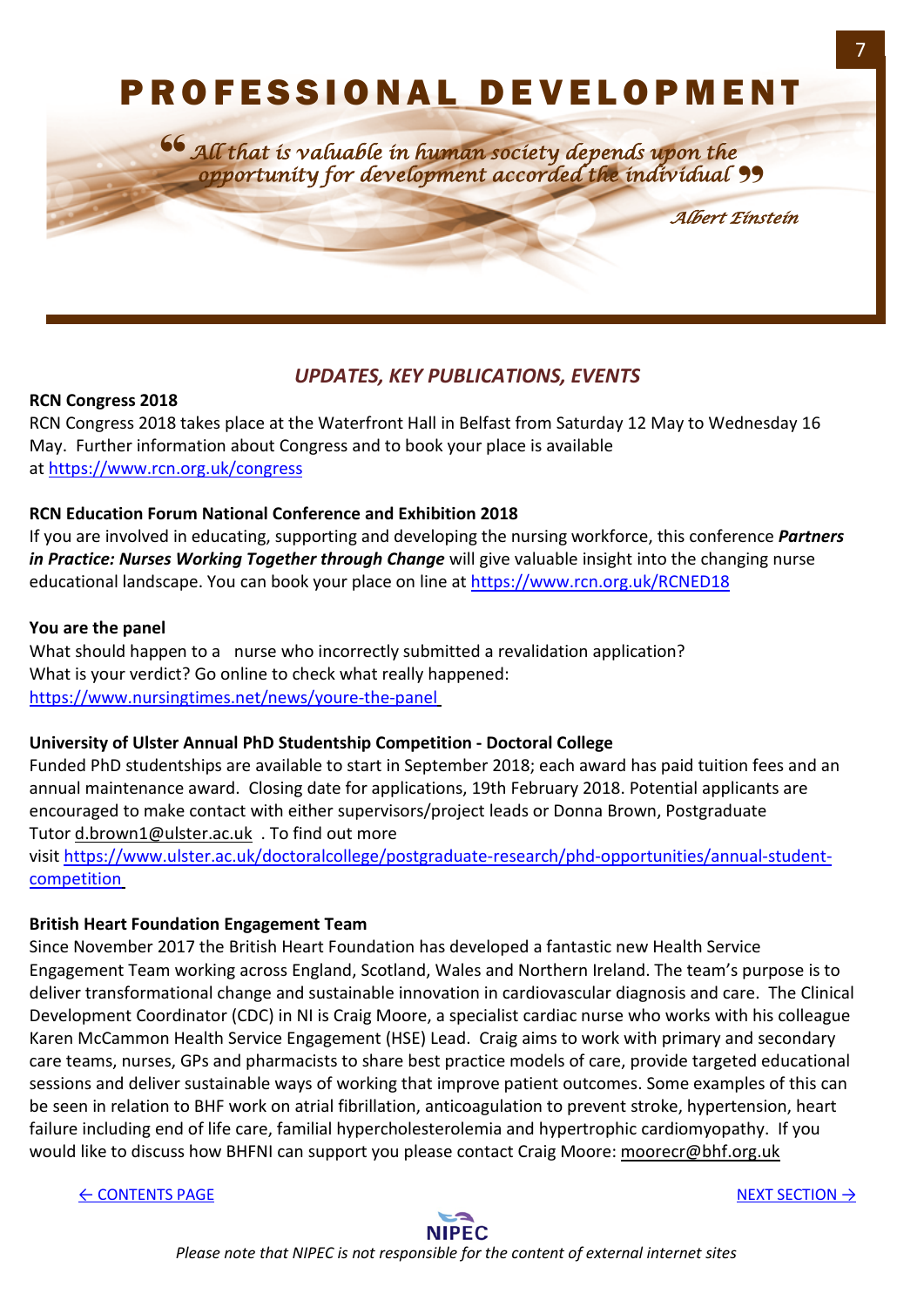#### *UPDATES, KEY PUBLICATIONS, EVENTS*

#### **37th RCSI Annual International Nursing & Midwifery Research and Education Conference 2018**

Registration is now open for the Annual International Nursing & Midwifery Research & Education Conference Faculty "*Integrated Care: Ensuring Quality and Enhancing Patient Flow"* at the Royal College of Surgeons in Ireland (RCSI on **Thursday 1st March 2018**. Visit the weblink to register for the conference [http://www.rcsi.ie/fnm\\_annualconference](http://www.rcsi.ie/fnm_annualconference) 

#### **Developing skills to understand and undertake consultations**

A range of training will be delivered, by the Leadership Centre, to support HSC staff who are planning a consultation or undertaking surveys or questionnaires.

| Preparing and Managing Consultation and Engagement                           | Tuesday 6 March 2018 |  |
|------------------------------------------------------------------------------|----------------------|--|
| Law of Consultation in Northern Ireland – practical implications             | Friday 9 March 2018  |  |
| Citizen Space                                                                | Monday 26 March 2018 |  |
| All courses will run from 10am to 4pm at the HSC Leadership Centre, Belfast. |                      |  |

Places are limited. For further information and to register, please send your details to: [ppi.secretary@hscni.net](mailto:ppi.secretary@hscni.net)

#### *ARTICLES*

**Reflection on curative treatment versus palliation of symptoms in end of life care** Dowling, T.B. *Nursing Standard*, January 2018, vol. 32, no. 21, p. 46-51

**Reducing avoidable emergency department attendances through bespoke education** Graham, E. & Campbell, S. *Nursing Older People,* November 2017, vol. 29, no. 10, p. 32-38 [https://journals.rcni.com/nursing-older-people/reducing-avoidable-emergency-department-attendances](https://journals.rcni.com/nursing-older-people/reducing-avoidable-emergency-department-attendances-through-bespoke-education-nop.2017.e973)[through-bespoke-education-nop.2017.e973](https://journals.rcni.com/nursing-older-people/reducing-avoidable-emergency-department-attendances-through-bespoke-education-nop.2017.e973)